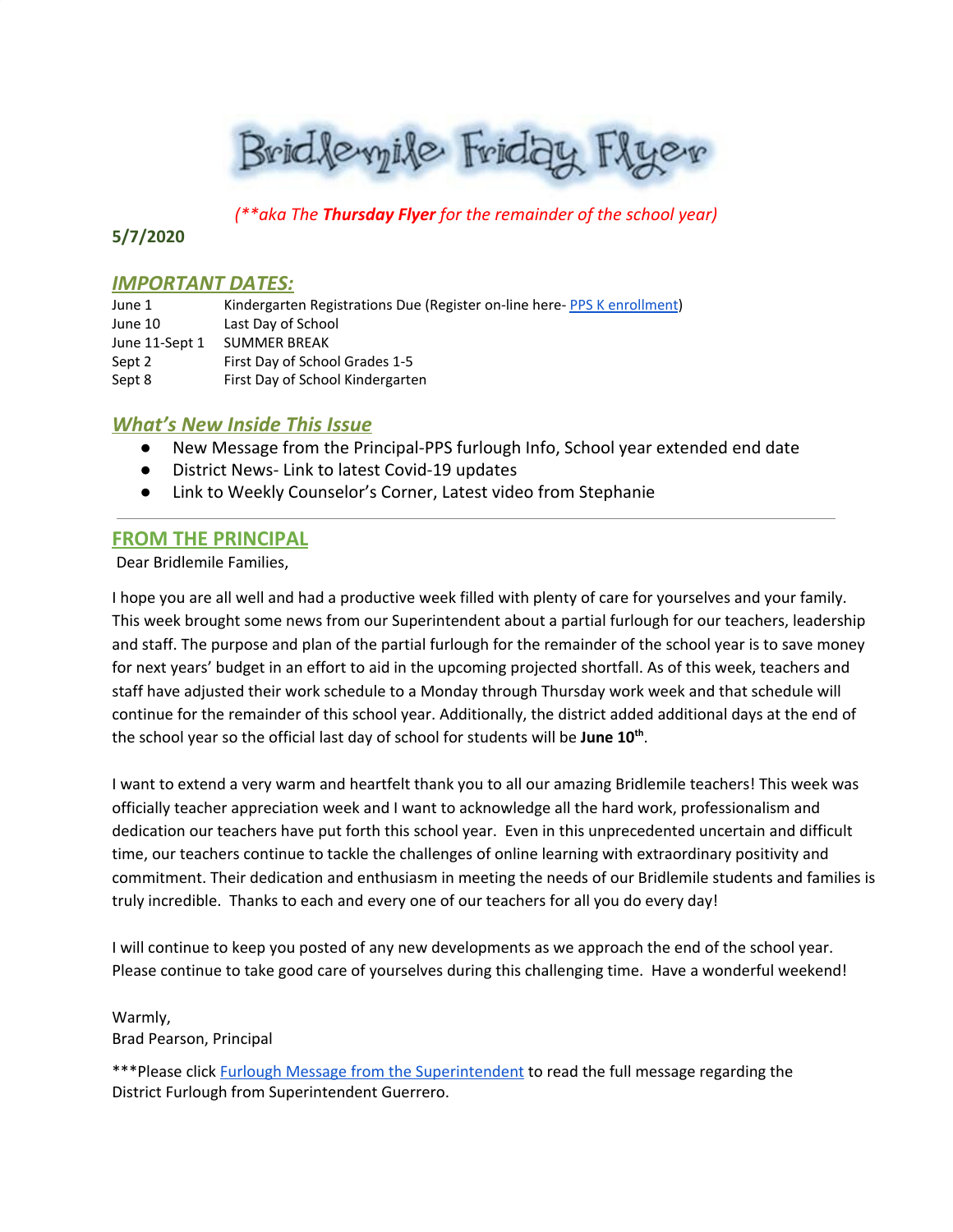| Bridlemile Distance Learning Specials Schedule |             |            |            |          |              |  |  |
|------------------------------------------------|-------------|------------|------------|----------|--------------|--|--|
| Day                                            | Monday      | Tuesday    | Wednesday  | Thursday | Friday       |  |  |
| Subject                                        | Technology  | Music      | PF.        | PF.      | Library      |  |  |
| Teacher                                        | Mr. Stenger | Ms. Barlow | Ms. Morris | Mr. Urke | Ms. Dahinden |  |  |

# **FROM THE DISTRICT**

For the most updated Coronavirus information go to [pps.net/coronavirus](http://track.spe.schoolmessenger.com/f/a/oZfGYFGWlPSuz04Ea4-9gA~~/AAAAAQA~/RgRgZlDRP0QfaHR0cHM6Ly93d3cucHBzLm5ldC9jb3JvbmF2aXJ1c1cHc2Nob29sbUIKAABRHYVennNdt1IURnJlY2tsZTFAY29tY2FzdC5uZXRYBAAAAAE~)

### **Child Care**

For families who need child care services, please go to the PPS [COVID website,](https://www.pps.net/coronavirus) there is a link for emergency child care options.

### **SNAP BENEFITS FOR FAMILIES**

Households financially impacted by the Coronavirus (COVID-19) may be able to qualify for The Supplemental Nutrition Assistance Program (SNAP). SNAP offers food benefits to eligible, low-income individuals and families. Find out if you are eligible and how to apply for food benefits.

<https://www.oregon.gov/DHS/ASSISTANCE/FOOD-BENEFITS/pages/index.aspx>

# **FROM THE OFFICE**

● If you have an incoming Kinder for next year please be sure to get your registration in--the sooner the better, and please encourage any families you may know with incoming kinders to register now! Click [here](https://www.pps.net/Page/2899) to register your incoming kindergartener.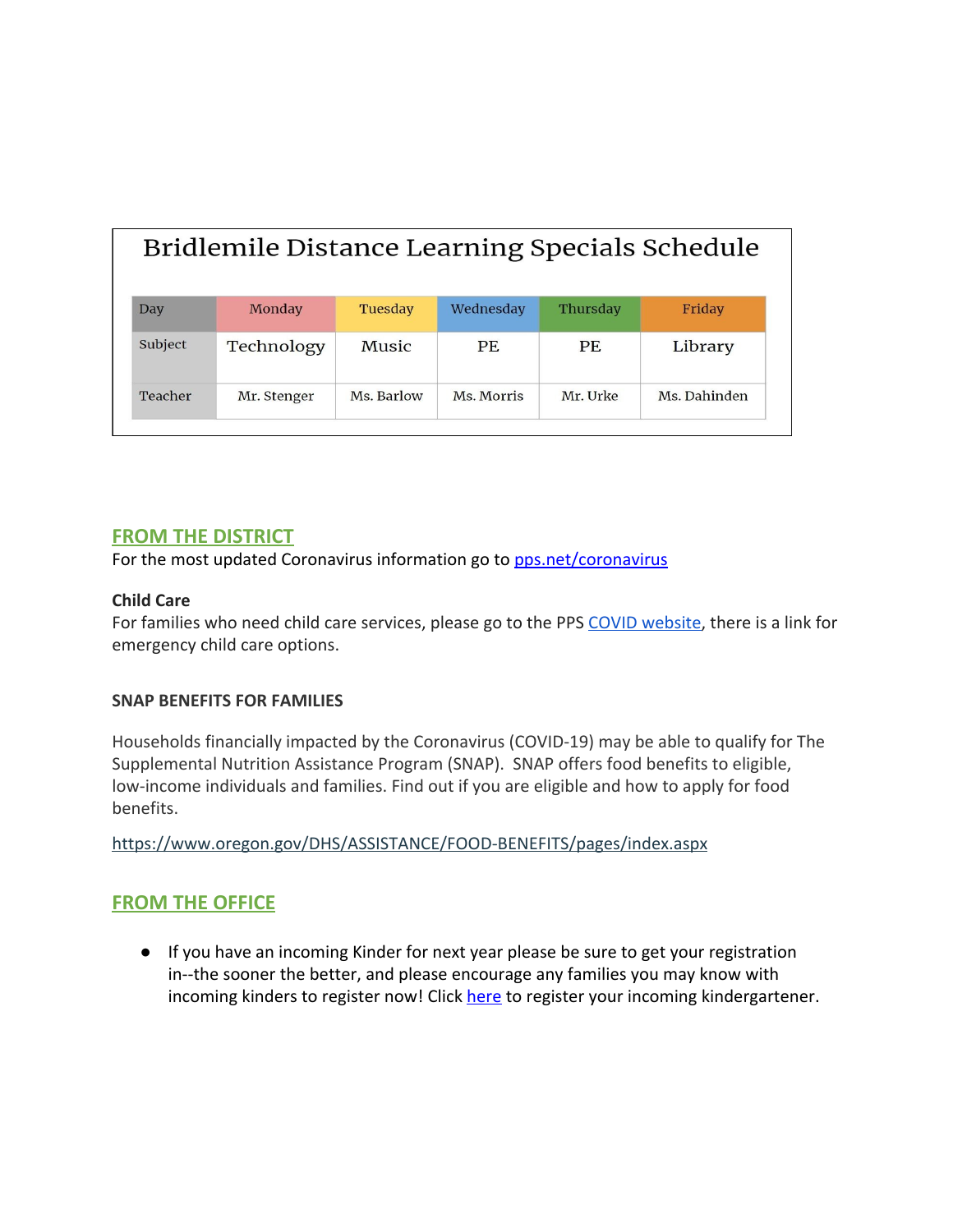# **COUNSELOR'S CORNER**

This week's newsletter: Bridlemile Counselor [Newsletter:](https://docs.google.com/document/d/109OVLr6yqqerK-71ysB_MnLKtXGMIZhu2bGEyPBhA10/edit?usp=sharing) 5/7/20

For your student(s) to watch: Counselor Time with your host: Stephanie

Video edition #5: The Worry Monster

[Movie final 5-5-20 at 4.54 PM.mp4](https://drive.google.com/a/pps.net/file/d/1Xn-jJByyGFO9yM1-3kGbMWEqX1gFSk1C/view?usp=drive_web)

### **PTA NEWS**

Hello Bridlemile Families,

We hope this finds you well.

Our wonderful parent Kitta Bodmer took pictures of the teacher parade. Here is the link along with a password if you would like to download pictures. <https://kittabodmerphotography.pixieset.com/bridlemileparade/>The password to download is 9162. Thank you to our teachers for showing us your smiles, it brought many warm hearts!

In "normal" times this would be PTA's recruiting time.We are going forward as we will be able to proceed into the next school year with some...normalcy. There are a few board positions needing to be filled. Please note it is required to attend PTA meetings every 2nd Tuesday of the month and a two year term is ideal. As it stands now, the meeting times are at 8:05 am but is negotiable if the board prefers evening meetings. Please take a look at the following board positions and email bridlemile.elementary.pta@gmail.com if interested. Please email with questions as well.

President - As of now Jen Moylan is taking on a third term. If this is a position you are interested, she takes on Past President Emeritus and provides support for the year

VP Fundraising

Assistant Treasurer

Community Outreach

We are also looking for a Kindergarten Welcoming committee. This is for families that are established at school that have an incoming kindergartner.

Warmly,

Your Bridlemile PTA